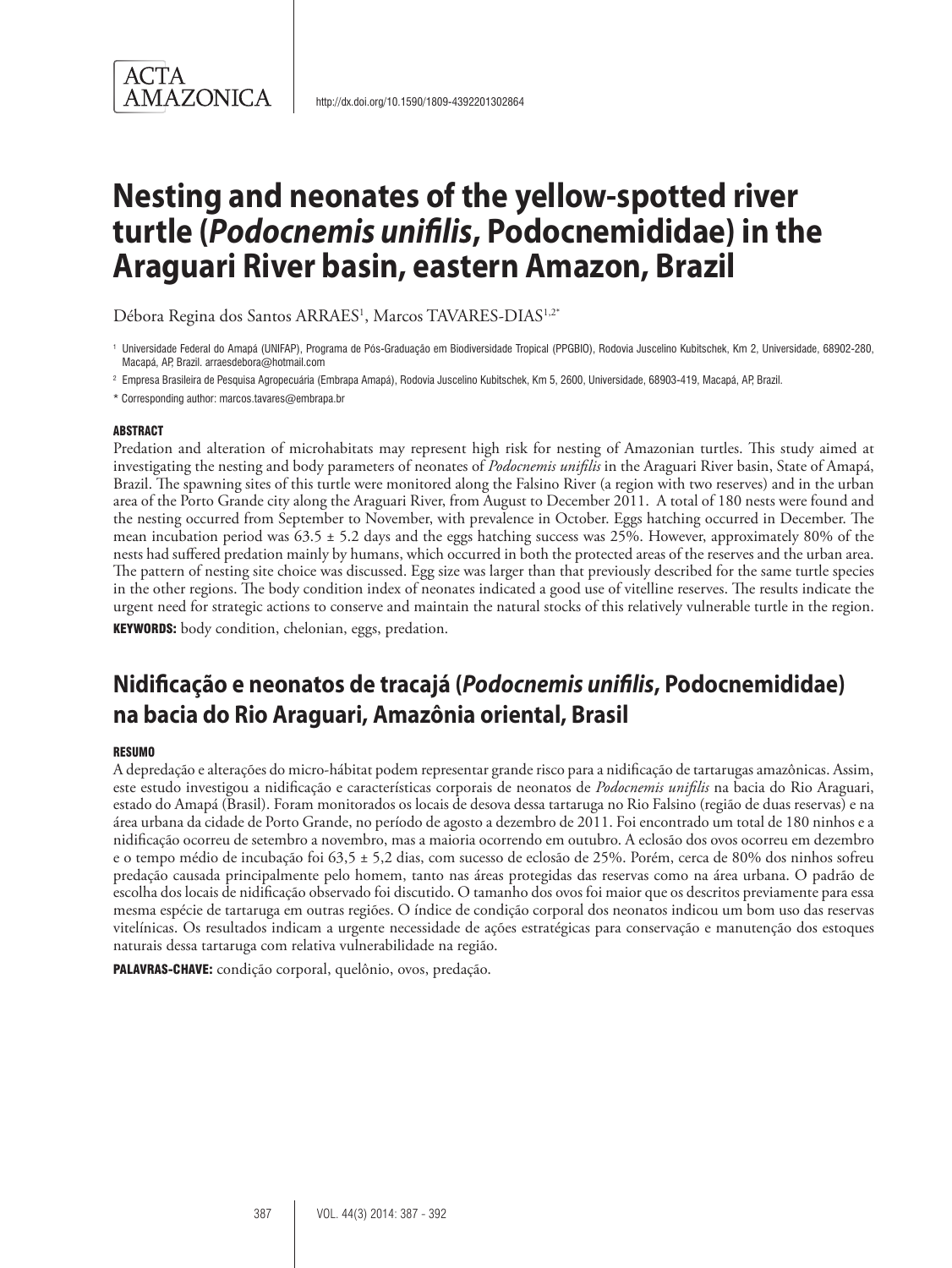

The yellow-spotted river turtle (*Podocnemis unifilis*) inhabits the rivers, streams, lakes and wetlands of the Amazon and Orinoco River basins. This long-lived turtle takes long to reach sexual maturity and has low recruitment in most locations in Amazon (Salera-Júnior*et al.* 2009). *Podocnemis unifilis* has a long history of decline due to the use of its meat and eggs by riverine communities, as well as by pressure on its nesting habitats (Smith 1979; Fachín-Terán and Von Mülhen 2003; Coway-Gomez 2007); hence, it is on the global red list of threatened species as vulnerable (IUCN 2012).Therefore, predation mitigation of this Amazonian turtle is a fundamental component in conservation programs. However, such activities when carried out often occur without good understanding of the nesting biology of these aquatic chelonians, whose nests have great risk of predation. The Araguari River basin, in the central region of the State of Amapá (eastern Amazon) is an important area for *P. unifilis*  breeding. In this region, deforestation, urban growth, gravel extraction from riverbeds, mining and dam construction are factors that may be influencing the breeding of yellow-spotted river turtle. Thus, this study provided the first investigation on the characteristics of nesting and neonates of *P. unifilis* from the Araguari River basin (Northern Brazil).

In Araguari River basin, the nesting of *Podocnemis unifilis*  Troschel 1848 (Testudines, Podocnemididae) was studied along two stretches (35 km each). The first stretch is located on the Falsino River, within the borders of the Amapá National Forest (Flona, AP) and the State Forest of Amapá (Flota, AP), municipality of Ferreira Gomes. The second stretch is located on the Araguari River, urban area of the municipality of Porto Grande, state of Amapá (Figure 1). From August to December 2011, in monthly visits lasting 10 days each, all possible spawning sites of *P. unifilis* were monitored for identification and registration of their nests (SISBIO: 28856-1). All spawning sites were georeferenced with the Global Positioning System (Garmin, Etrex 30, Kansas, USA) to plot a map with the aid of the program ArcGis 10. With the aid of a tape rule, measurements of length, width and maximum height of the beach in relation to the river were also determined. The vegetation height on the surrounding land was estimated, then defined with three scores: (1) grassy vegetation, regeneration, scattered trees up to 5 m; (2) predominant tree species over 5 and up to 20 m; (3) predominant tree species over 20 m in height. In addition, the spawning substrates were also classified into four types: sand, gravel, black earth, and dried leaves.

Locating the nests of *P. unifilis* was performed visually from tracks in the sand left by females the night before. Also, with the help of a 15 cm wooden stick that was inserted into the beach soil, regions were superficially stirred. After observation of the eggs near the soil surface, the nests were again covered (Fachín-Terán 1993). All nests found were georeferenced and labeled with the following information: number of the nest, date and time when the nest was found, geographic coordinates and estimation of the hatching date. Moreover, this identification was performed discreetly and prudently to hinder the rapid discovery of these nests by the public. For this, a marker was kept at 1 m from each nest found. All nests were measured regarding the distance to the vegetation, distance to the river, and height to the river. After the *P. unifilis* eggs were laid, the randomly chosen nests were opened for counting the eggs, measuring total depth and opening diameter and determining the total mass, maximum length and maximum width of the eggs. For this procedure, eggs were handled carefully, avoiding rotation or direct exposure to the sun. Successful nests were opened during the hatching stage to check for the clutch size (number of eggs found in each nest), incubation duration, number of live and stillborn neonates, and quantification of unhatched eggs (Camillo *et al.* 2009).

Upon leaving the nests toward the river, neonates were collected to determine the maximum length of the carapace, maximum width of the carapace, maximum length of the plastron, maximum width of the plastron, carapace-plastron distance, head width, maximum head length, interocular distance, and maximum height of the shell using a manual caliper. The body condition index (BCI) was calculated from the values of maximum carapace length (cm) and body mass (g) and compared to standard values (BCI = 1.0) according to Le-Cren (1951) by using *t*-test (P<0.05).

From August to December, the mean air temperature was  $27.9 \pm 0.3$  °C and mean rainfall was  $63.5 \pm 43.1$  mm, and this data were obtained from the Center for Hydrometeorology and Renewable Energy (NHMET) at the Institute of Scientific and Technological Research of the State of Amapá (IEPA), respectively.

During the 2011 nesting season, 180 *P. unifilis* nests were found in the Araguari River basin (Figure 1). In August, only *P. unifilis* tracks were found on the beaches. The stage of egg-laying began on September 16 and lasted to November 10, period in which the temperature was high and rainfall decreased in the region. In October, 60.5% of the nests (N = 109) were found, indicating the peak of oviposition. Among the nests found in November, 49 (94.2%) were proved to be old (laid at the time interval between field activities), and three were recent, including two laid during the previous nights (days 08 and 09 of November). This indicates that the spawning stage extends up to November. In December, only old nests were found. Similarly, for the same species of turtle from the Curuá River in the State of Pará (eastern Amazon), the nesting period occurred from October to November (Almeida *et al.* 2005). However, for *P. unifilis* from Javaés River in the state of Tocantins, the nesting period occurred from July to September (Ferreira-Júnior and Castro 2003). In State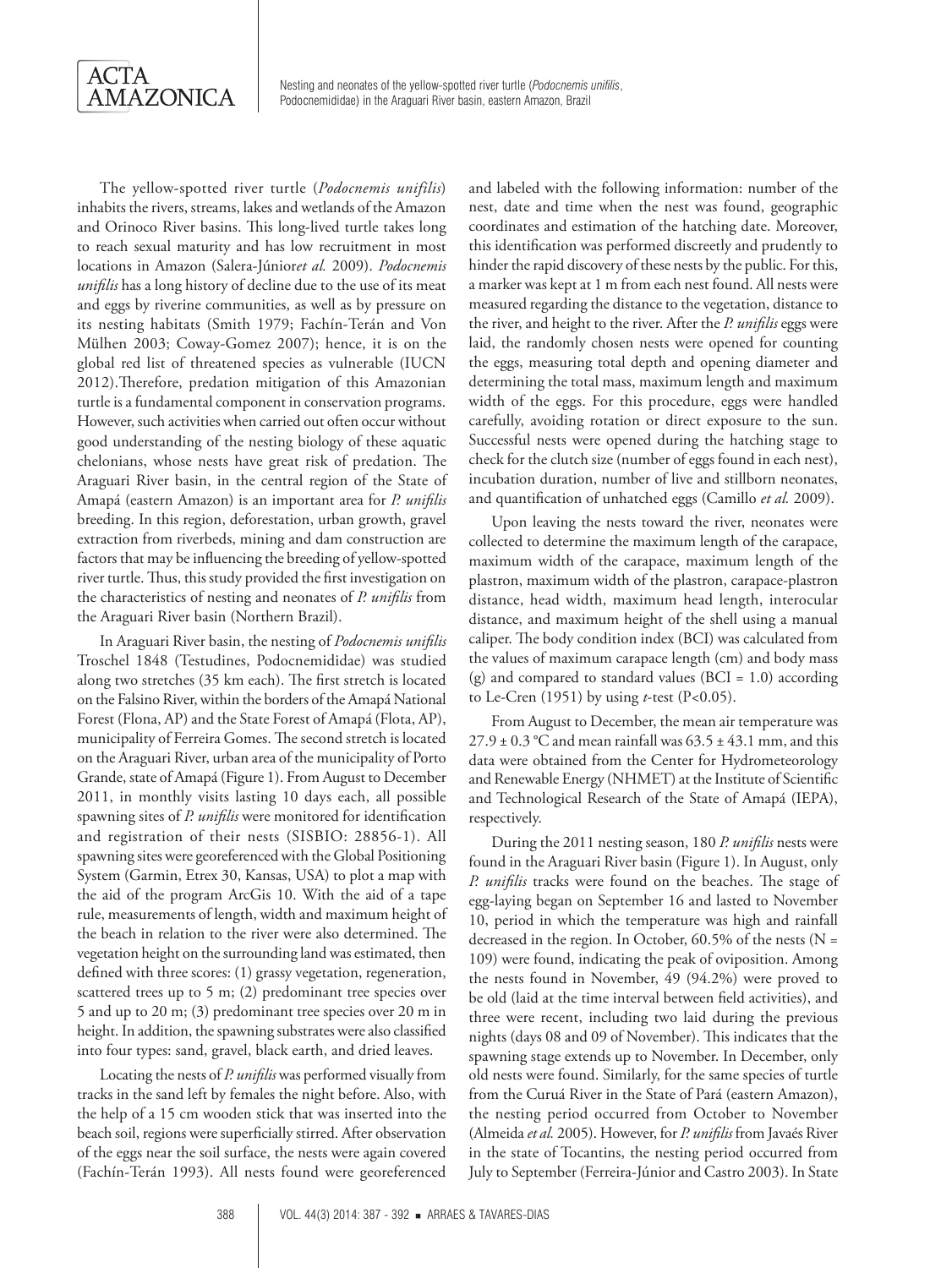

Nesting and neonates of the yellow-spotted river turtle (*Podocnemis unifilis*, Podocnemididae) in the Araguari River basin, eastern Amazon, Brazil



**Figure 1.** Location map of the study area in the Araguari River basin (eastern Amazon (Brazil), and the distribution and abundance of *Podocnemis unifilis*  nests in 2011.

of Amazonas, the nesting period means the end of August to September on the Japurá and Solimões Rivers (Fachín-Terán and Von Mülhen 2003) and from August to December on the Purus River (Pantoja-Lima *et al.* 2009).

For *P. unifilis* from the Araguari River basin in 12 nests, the mean incubation time was  $64.5 \pm 6.5$  days varying from 61 to 80 days. Similarly, for the same turtle species from Solimões River (AM), the mean egg incubation time was 63.5 days (Fachín-Terán and Von Mülhen 2003). Therefore, the spawning and incubation periods occurs during the dry season (from August to November) influenced by the low rainfall, temperature rise, while the eggs hatched at the beginning of the rainy season, with increased river levels. For *P. unifilis*, the incubation temperature influences the embryo development (Fachín-Terán and Von Mülhen 2003) and the birth of hatchlings in rainy season facilitates its access to the river.

In this study, all *P. unifilis* spawning sites were found along the river banks (up to 30 m from the margin), on islands or on large rocks with a thin layer of sediment, both in the middle of the rivers. Out of these 34 nesting sites,  $12\%$  (N = 5) showed all measurements between 50 and 210 m in length, 13 and 100 m in width, and 1.5 and 4.5 m in height - a concentration of the majority of nests found (71.7%). The mean distance of the nests to vegetation was  $2.5 \pm 2.6$  m (0 to 12.7 m), the mean distance of the nests to the river was  $5.4 \pm 3.6$  m (0.2 to 17.1) m) and the mean height of the nests to the river was  $1.1 \pm 0.45$ m (0.2 to 3.5 m). There was a pattern for nesting on beaches that had surrounding vegetation height between 5 and 20 m. At these nesting sites, substrate analysis indicated that 78.3% of the nests were deposited in sandy environment, 12.8% in soil with gravel, 6.1% in dry leaves and 2.7% on the ground. The type of soil and vegetation are essential factors for habitat and microenvironment of the animals' spawning, as these factors significantly influence the embryo development and neonate success, as well as sex determination and predation rates (Ferreira-Júnior 2009a, b). For *P. unifilis* from the Purus River (AM), the spawning sites were also close to vegetation in sandy areas and lower beach sites (Pantoja-Lima *et al.* 2009). However, the type of substrate can influence the hatching time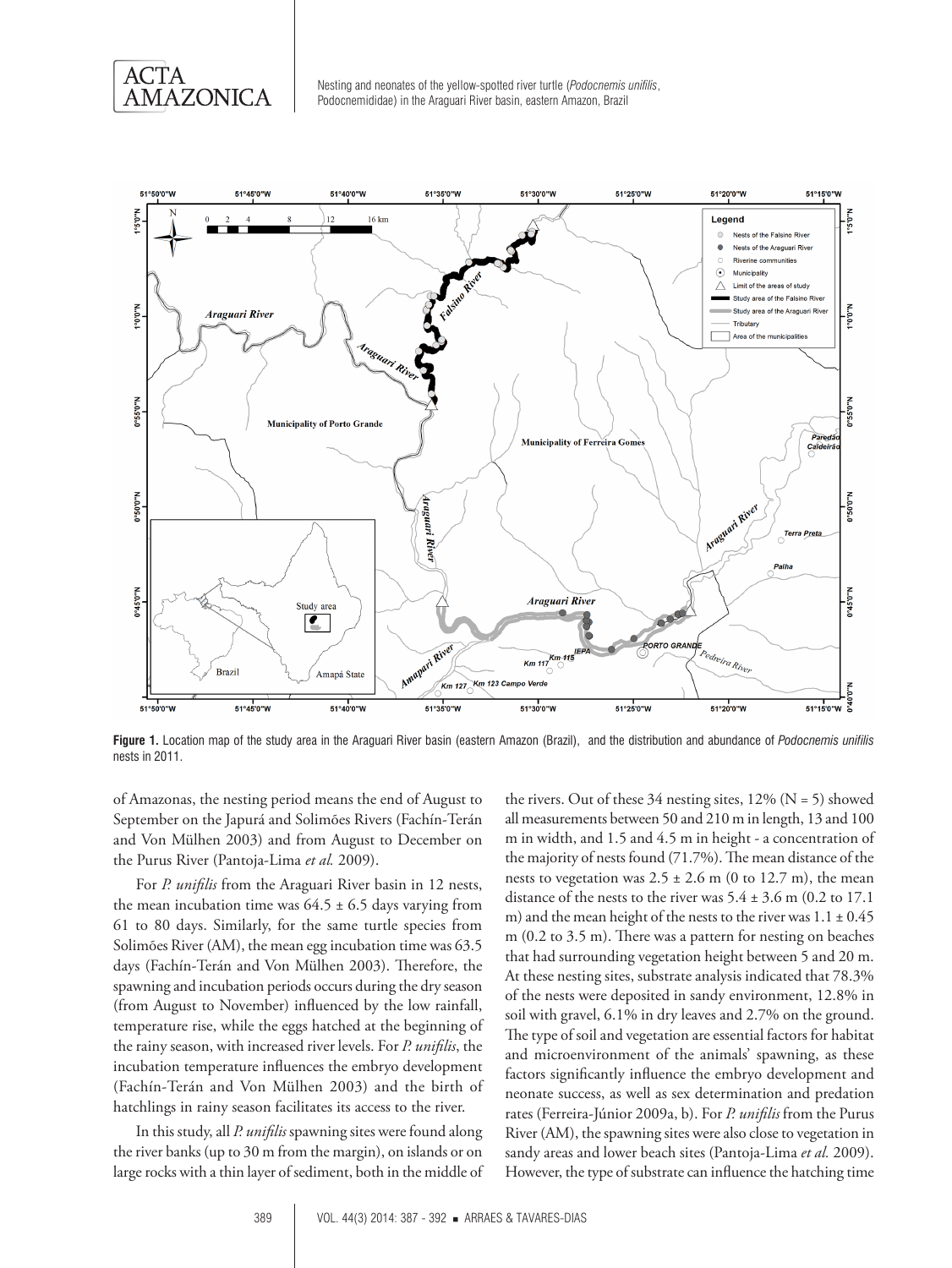

Nesting and neonates of the yellow-spotted river turtle (*Podocnemis unifilis*, Podocnemididae) in the Araguari River basin, eastern Amazon, Brazil

of *Podocnemis* species (Fachín-Terán and Von Mülhen 2003; Ferreira-Júnior and Castro 2003).

To analyze the nests of *P. unifilis*, 23 were opened to measure the inner opening and outer opening of the chamber, mean depth to the first egg, and total mean depth of the chambers, which varied from 12 to 24 cm (Table 1). A greater nest depth increases the incubation time for eggs of *P. unifilis* (Ferreira-Júnior and Castro 2003), interfering with the neonates characteristics and vitelline consumption.

In 23 opened nests, seven of them had reproductive success, with a mean of 3.2 eggs per nest without apparent development and 2.87 dead neonates per nest. The hatching was evaluated for 46 nests, considering also those nests that had been preyed upon; out of these, 23 nests were opened soon after eggs were hatched and the other 23 nests were opened while the neonates were leaving the nest. However, the eggs success was low (Table 2). Measurements of diameter and depth of the nests of *P. unifilis* in this study were similar to those described for this species from Samiria and Loreto River (Fachin-Teran 1993), Solimões River (Fachín-Terán and Von Mülhen 2003) and Javaés River (Ferreira-Júnior and Castro 2003).

For *P. unifilis* from Araguari River basin, a total of 324 eggs were found in 23 opened nests, with a loss of 12 eggs during search procedures. The mean number of eggs was  $14.0 \pm 6.0$ , ranging from 4 to 26 eggs per nest. To evaluate the mean biomass of the eggs, 13 nests were considered (Table 3).This mean number of eggs was lower than in *P. unifilis* from the lower Amazonas River (Pignati and Pezzuti 2012), while the mean egg size was larger compared to this same turtle species from the Samiria River (Fachin-Terán 1993) and Solimões River (Fachín-Terán and Von Mülhen 2003). However, these distinct results can be directly related to the different size of the breeders from these studies. In general, larger females of *P. unifilis* produce larger clutches (Pignati and Pezzuti 2012) with larger eggs (Loehr*et al*. 2004; Pignati and Pezzuti 2012) compared to female turtles with lower body mass.

Carapace size and body mass of neonates of *P. unifilis* from the Araguari River basin (Table 4) were similar to those described by Fachín-Terán and Von Mülhen (2003) and higher to those reported by Pignati and Pezzuti (2012) for this same turtle species. BCI values of the neonates (Table 4) did

not differ significantly ( $t = 10.2$ , P<0.05) from the standard values ( $BCI = 1.0$ ), indicating good conditions in the yolk consumption, similar to that described for other turtle species (Loehr*et al.* 2004; Lambrada-Martagón *et al.* 2010).

Out of the 180 nests found in the Araguari River basin, 20% (N = 36) remained intact, while 80% (N = 144) had losses. Among these losses, in 75.5% (N = 136) of cases the eggs were collected by humans for consumption; 1.7% (N = 3) were lost due to river overflow from flash flooding and  $2.7\%$  (N = 5) experienced predation by animals, which were observed attacking nests. Such results indicate that the close proximity of *P. unifilis* nesting sites to the riverine and urban communities is the main determining factor for the loss of eggs and consequently, for turtle population density in the region. In addition, the reproductive efficiency of the wild population of *P. unifilis* may be affected by environmental and non-environmental factors. Therefore, reproductive indices data obtained from this study are indispensable for future investigations of impacts on nesting and hatching.

**Table 1.** Measurements of the nest chambers (N = 23) of *Podocnemis unifilis* in the Araguari River basin, eastern Amazon (Brazil), in 2011. Mean  $±$  standard deviation (SD)

| <b>Parameters</b>                                       |                         | Mean $\pm$ SD Minimum-Maximum |
|---------------------------------------------------------|-------------------------|-------------------------------|
| Diameter of entrance (cm)                               | $11.4 \pm 2.4$ 6.0-20.0 |                               |
| Maximum internal diameter (cm) $16.2 \pm 2.1$ 13.9-17.3 |                         |                               |
| Mean depth (cm)                                         | $6.1 \pm 2.2$ 4.3-7.8   |                               |
| Total mean depth (cm)                                   | $18.2 + 3.4$ 12.0-24.0  |                               |

**Table 2.** Mean values and standard deviation of reproductive indices in 46 nests of *Podocnemis unifilis* from the Araguari River basin, eastern Amazon (Brazil) in 2011.

| Reproductive indices | Number | (%)  |
|----------------------|--------|------|
| Live hatchlings      | 161    | 25.0 |
| Dead hatchlings      | 138    | 21.3 |
| Unhatched eggs       | 138    | 21.3 |
| Eggs losses          | 210    | 32.4 |
| Total eggs           | 647    | 100  |

**Table 3.** Measurements of the eggs and nests of *Podocnemis unifilis* from the Araguari River basin, eastern Amazon (Brazil) in 2011. Mean ± standard deviation (SD).

| <b>Parameters</b>             | N   | Mean $\pm$ SD     | Minimum - Maximum |
|-------------------------------|-----|-------------------|-------------------|
| Body mass (g)                 | 312 | $26.8 \pm 4.6$    | 15.0-38.2         |
| Length (mm)                   | 312 | $47.7 \pm 2.6$    | $40.0 - 55.0$     |
| Width (mm)                    | 312 | $30.4 \pm 2.6$    | 24.0-37.0         |
| Mean biomass of the nests (g) | 13  | $381.5 \pm 178.0$ | 106.8-768.5       |